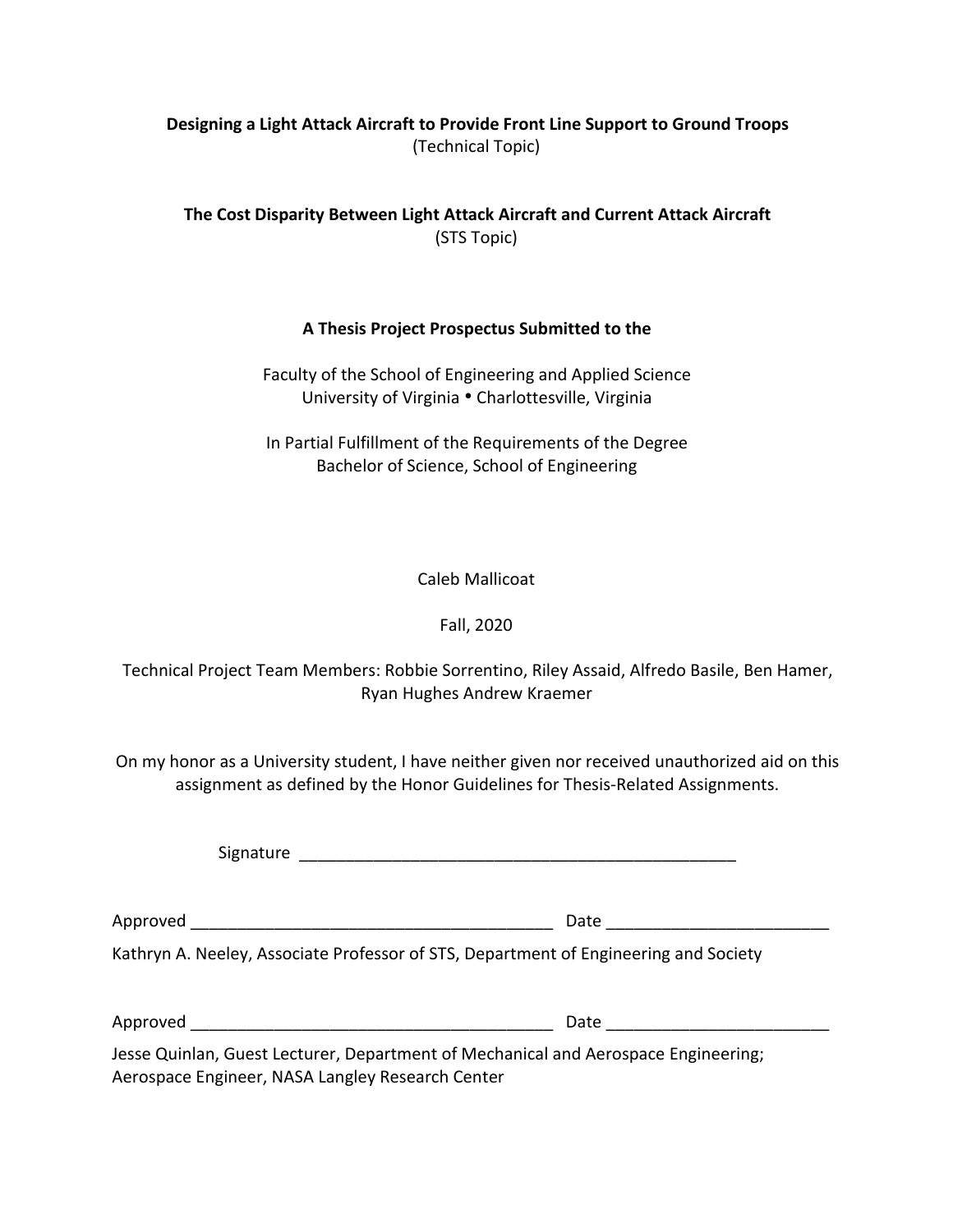#### **Introduction**

Light attack aircraft are highly maneuverable aircraft meant to be able to support ground troops with air to ground missiles, bombs, and other armaments and have become the current trend of aircraft that the military is requesting. The combination of efficiency and cost of these aircraft has prompted the Air Force to look towards using the light attack aircraft instead of fighter jets (Gertler, 2019a). Current models in this category include the AT-6 Wolverine, the A-29 Super Tucano, and the A-10 Thunderbolt. The AT-6 and the A-29 are the current baselines for light attack aircraft, as they have a lower operating cost as well as the approximate sizing to be considered a light aircraft. However, these configurations are not widely used as of this time, as aircraft such as the A-10 or fighters such as the F-22 are preferred by military forces such as the Air Force. The A-10 is the light attack craft that has been in deployment since the 1970's and the F-22 is one of the iconic fighters of our time. These aircraft, while efficient at providing necessary support to troops, are very expensive to design, build, and operate. This cost is emphasized in the operating cost or cost per flight hour of these aircraft, with the A-10 at \$11.5 thousand per hour and the F-22 at \$60 thousand per hour. As war is not a widely accepted way of spending taxpayer dollars as show in polls taken by Corman et al. (2015), a less expensive option that still provides the needed military support to the ground troops would be a more acceptable option for those who are against war.

To effectively define a new aircraft with a low operating cost, my group will be designing an entirely new aircraft from scratch while basing our initial design on the AT-6 and the A-29. Based off a design competition hosted by the AIAA, this new aircraft will aim to be efficient and have a low operating cost while still being able to support troops on the front lines. I will be

 $1 \quad \overline{\quad}$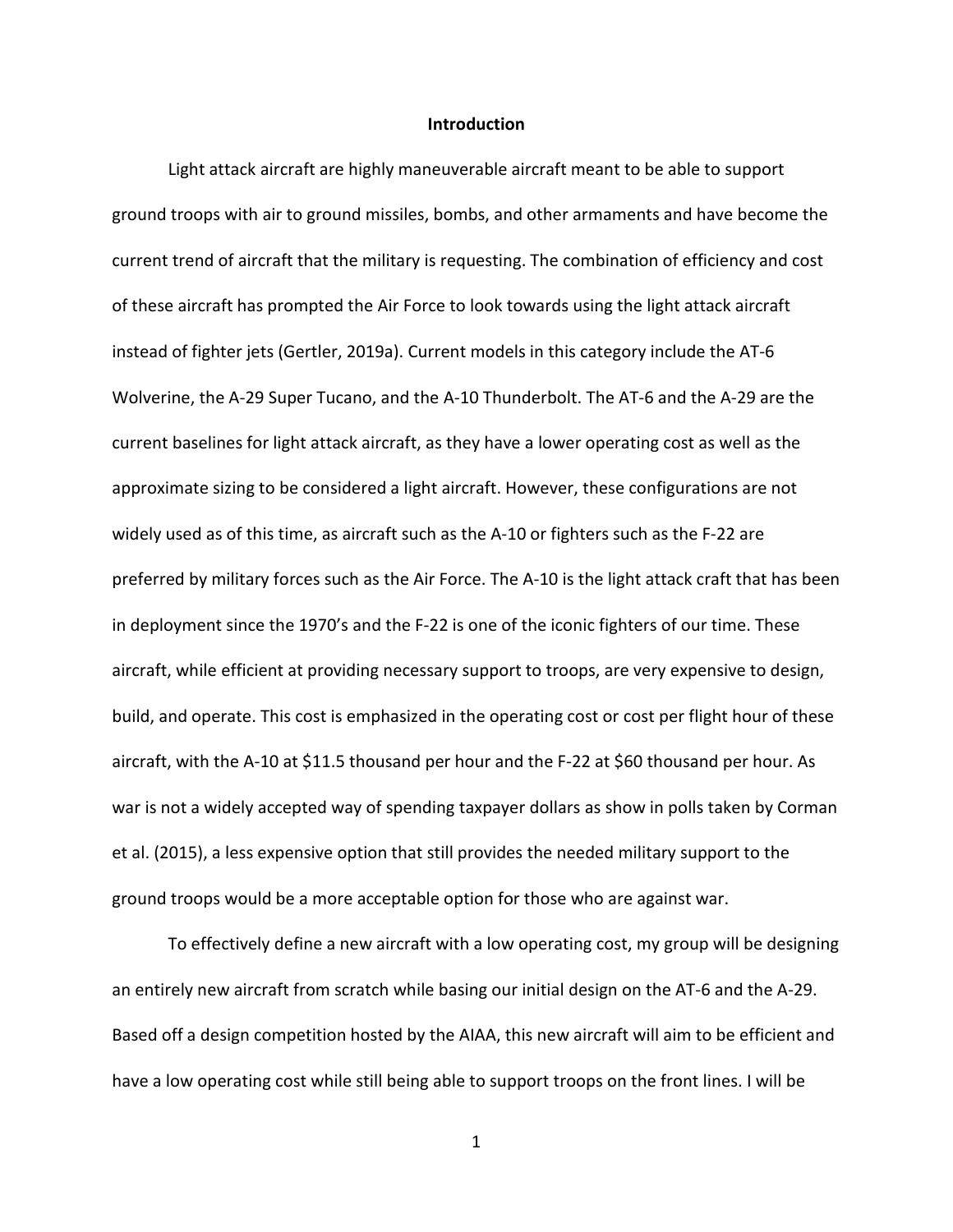independently researching the cost disparity in between the old military craft such as the A-10 and the F-22 fighter jet as compared to a new light attack aircraft and how it would be received by taxpayers.

### **Technical Topic: Designing a Light Attack Aircraft to Provide Front Line Support for Ground**

#### **Troops**

As stated before, light attack aircraft are highly maneuverable aircraft meant to be able to support ground troops in air to ground strikes using missiles, bombs, or other armaments to attack ground forces. Unlike fighter jets and other military aircraft, these airplanes are not equipped to participate in air to air combat (Key Factors, 2012). Current light attack aircraft that are in use include the AT-6 and the A-29. These aircraft are very beneficial to this project by using them as a baseline point to effectively design a new light attack aircraft. This baseline can give multiple insights on what should be used for avionic systems, such as navigation systems, performance capabilities such as maximum range of the aircraft, maximum flying speed, and the maximum payload that can be carried by the aircraft, and overall characteristics such as engine type and output power, total hardpoints, which are areas that can hold weaponry, and overall size of the aircraft (*AT-6 Wolverine,* n.d.; *Super Tucano,* n.d*.)*. These aircraft (shown in Figures 1) have low wing designs to increase the maneuverability of the aircraft and multiple hardpoints along the wing to effectively perform air to ground strikes. This is compared to fighter jets as shown in Figure 2, which has a extremely streamlined body as well as multiple fins to effectively perform air combat maneuvers such as rolls.

2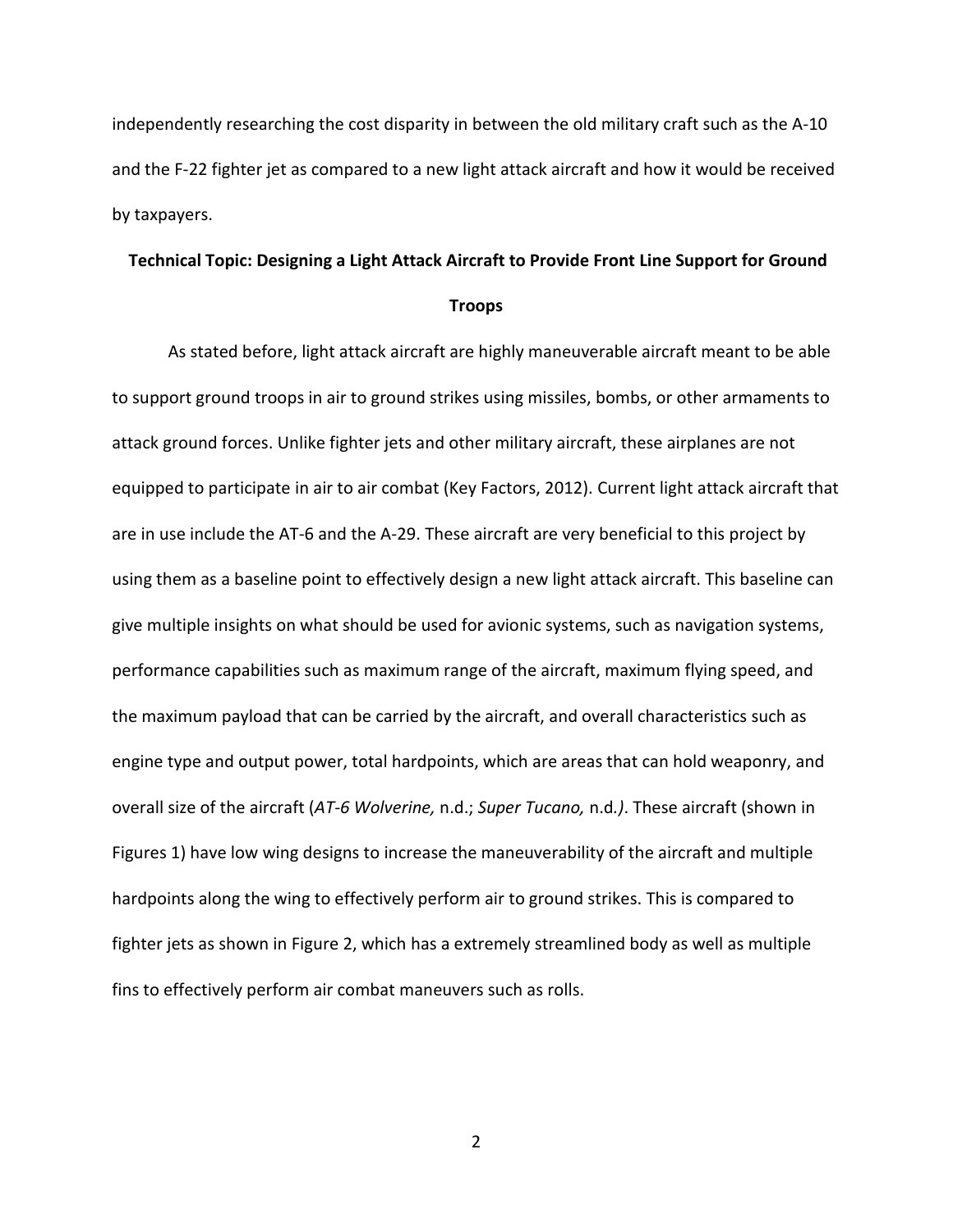

Figure 1: AT-6 Wolverine in flight, notice the low wing design and the numerous missile and bombs connected to the hardpoint for ground strikes (*AT-6 Wolverine,* n.d.)



Figure 2: F-22 Raptor in flight, noticed streamlined shape and fins meant for air combat as well as ground strikes. (Ritsick*,* 2020)

The importance of these aircraft is the necessity for ground support in combat situations.

This aircraft design improves the loitering time of current aircraft, which means the aircraft can stay above the battle for more time to continue to support the troops on ground. An example of this improvement is shown by increasing the fuel efficiency of the aircraft or lowering the overall weight of the aircraft to allow it to fly for longer. This allows for the lower operating cost or cost per hour to be compounded in the extra time spent out loitering, making the plane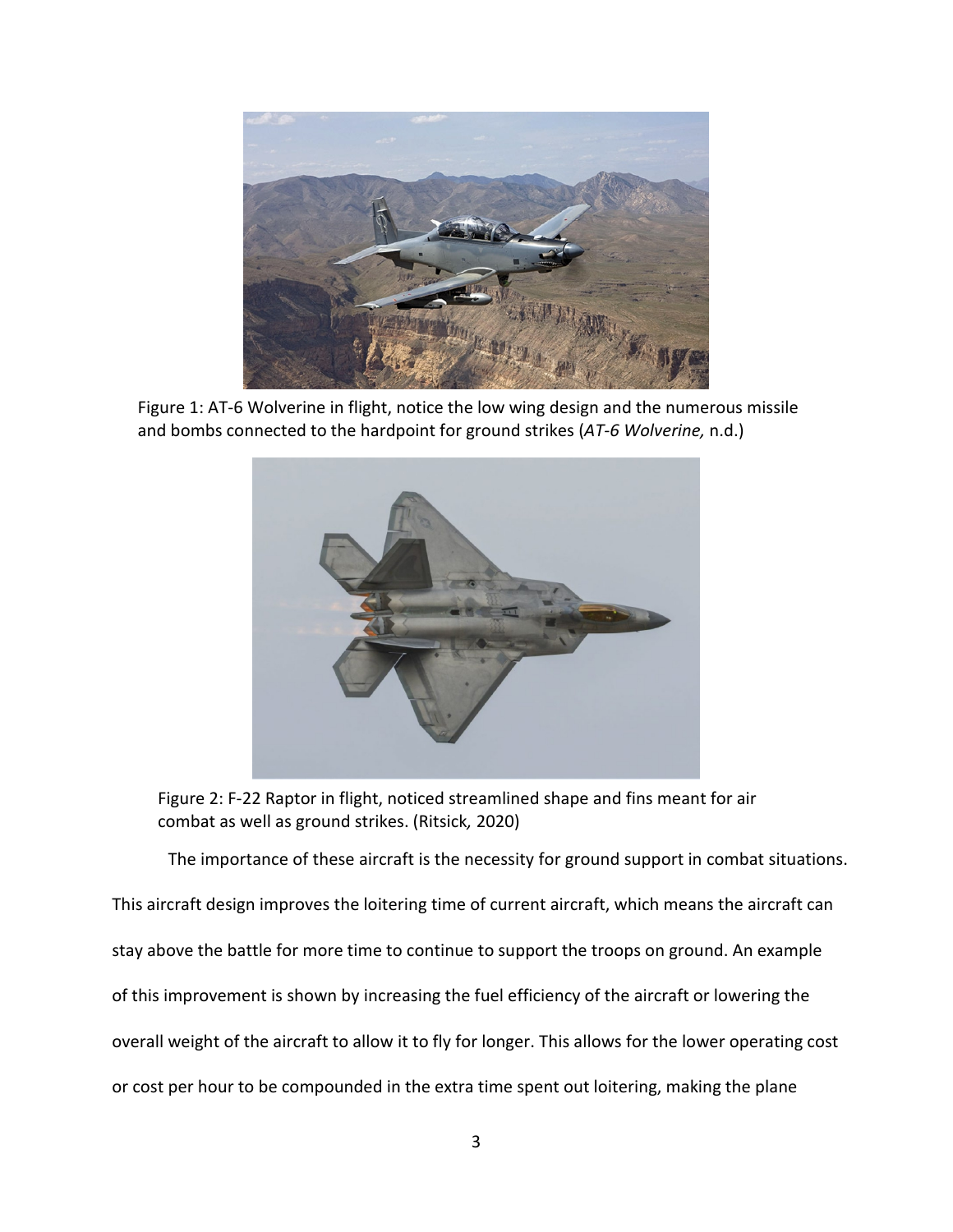more affordable over the old A-10 or fighter jets. These aircraft are also designed to be able to land in austere fields, which are packed dirt fields near the front lines of the battlefield. If designed correctly, these aircraft can also be used to complete missions that are only currently feasible with attack helicopters.

As part as the AIAA 2021 Undergrad Aircraft Design RFP, my 7-member capstone design team will be designing a new affordable light attack aircraft with short austere field capability to provide support to ground forces (AIAA,2020). As outlined in the design challenge document, the aircraft must fulfill a list of requirements and objectives that allow for the light attack aircraft to effectively perform in a battle situation to both arrive at the battlefield in a timely manner as well as being equipped for the battle. The list of requirements and objectives are as follows:

- 1. Austere Field Performance: Takeoff and landing over a 50 ft obstacle in ≤ 4,000 ft when operating from austere fields at density altitude up to 6,000 ft with semiprepared runways such as grass or dirt surfaces with California Bearing Ratio of 5
- 2. Payload: 3000 lbs of armament
- 3. Integrated gun for ground targets
- 4. Service life: 15,000 hours over 25 years
- 5. Service ceiling:  $≥$  30,000 ft
- 6. Crew: Two, both with zero-zero ejection seats
- 7. Capable of completing both a design mission and a ferry mission
- 8. Provisions for carrying/deploying a variety of weapons, including rail-launched missiles, rockets, and 500 lb (maximum) bombs
	- 4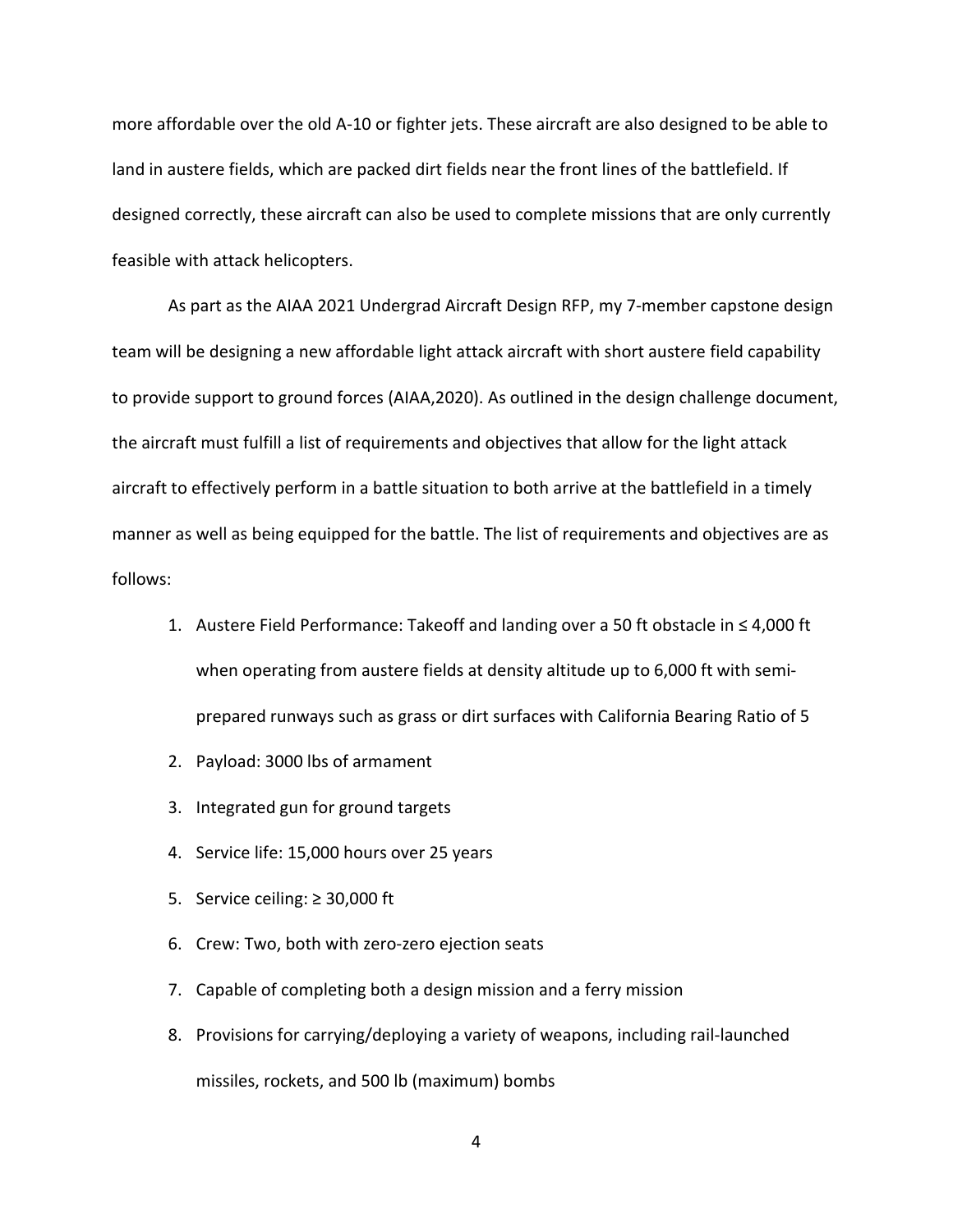9. Survivability: Consideration for survivability, such as armor for the cockpitand engine, reduced infrared and visual signatures, and countermeasures (chaff, flares, etc.).

The design and ferry missions given by this proposal outline specific parameters that our aircraft must be able to achieve such as the minimum flight speed, the range, and loiter time. Our initial design configuration is shown in Figure 3 with a tilt wing concept to allow for increased vertical mobility. Our team is divided into seven specialty positions for the different state of the art sections of an aircraft which are aerodynamics, structures and weight, propulsion, survivability, austere field design, certifiability design, and affordability. For my team, I am the survivability specialist for the team which is in charge of payload, stealth technology, armaments, and general survivability.



Figure 3: Initial design configuration for our team, notice the tilt-wing configuration to allow for a short or vertical takeoff. (Created by Author)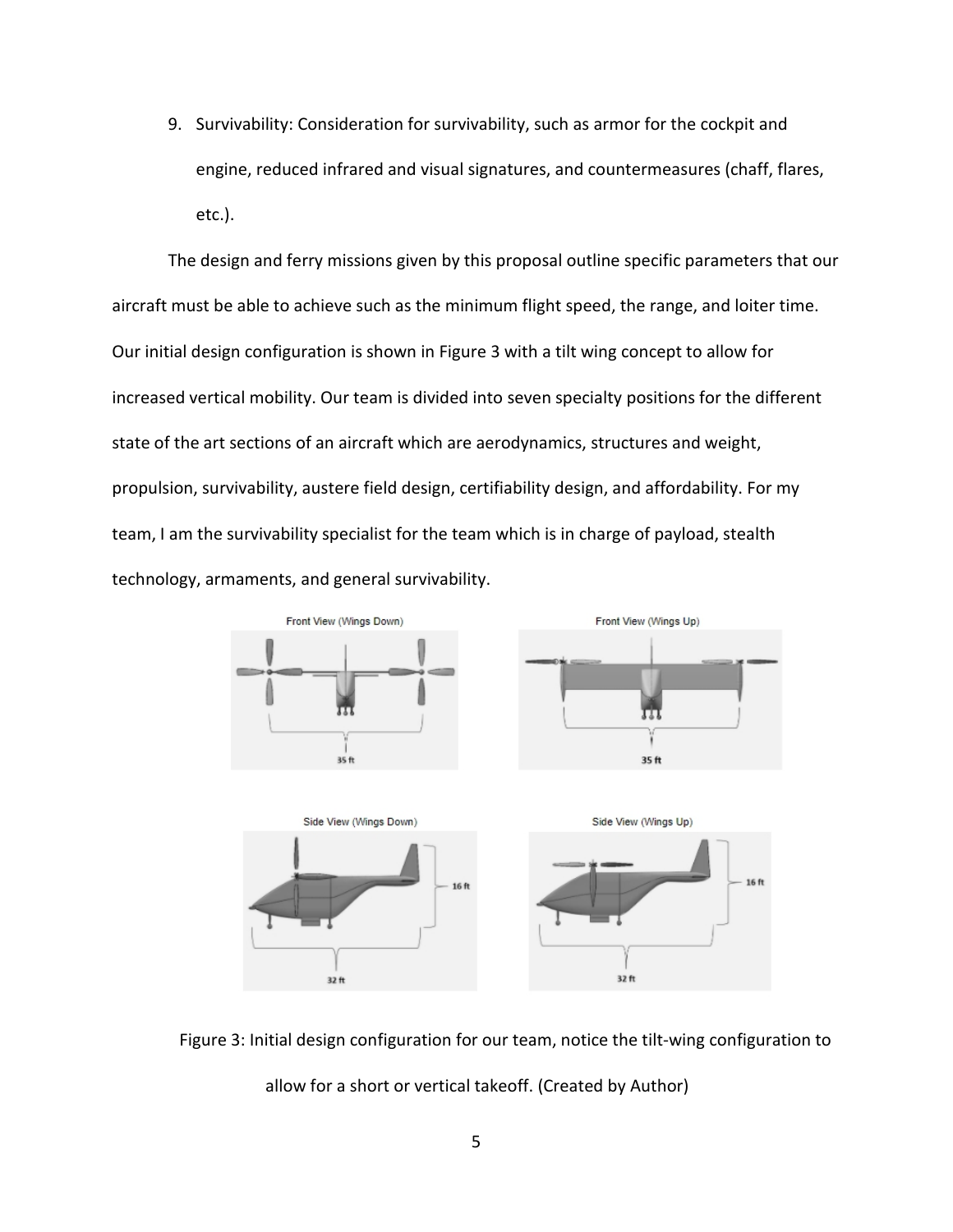#### **STS Topic: The Cost Disparity Between Light Attack Aircraft and Current Attack Aircraft**

War has been a constant in the human world since long before our time. As mentioned by Carafano (2013), "The use of force must be for a military purpose – in other words not indiscriminate – and the risk to harming innocents cannot be out of proportion to the direct military end that is anticipated." In simpler terms, the force used cannot exceed what is needed. As war continues to evolve, the addition of aircraft and bombing increase the possibility and scale of harm to innocent parties. Further complications arise from the fact that money is being used to purchase and implement these aircraft. As shown by Corman et al (2013), when asked "There is much discussion as to the amount of money the government in Washington should spend for national defense and military purposes. How do you feel about this?", 35% of the general population thought the government spent too much in 2013. This shows distaste from a portion of citizens as to how their money is being spent. While this concern on the part of citizens cannot be avoided completely, it can be lessened by lowering the overall spending on attack aircraft. This concern with public acceptance also shows itself in the fact that while light attack aircraft will save a significant amount of money in the overall operations, the Air Force will be required to do initial spending into the designing and implication of the new airplanes. To further expand this, while these light attack aircraft are significantly cheaper to implement in comparison to normal attack aircraft, there will be an expensive cost to create a full fleet of light aircraft to replace the current fleet of attack aircraft that the Air Force and other branches of the military currently have in service. This significant cost up front could undermine citizen support by emphasizing the initial price and obscuring the savings in operation costs over the course of the aircraft's life.

6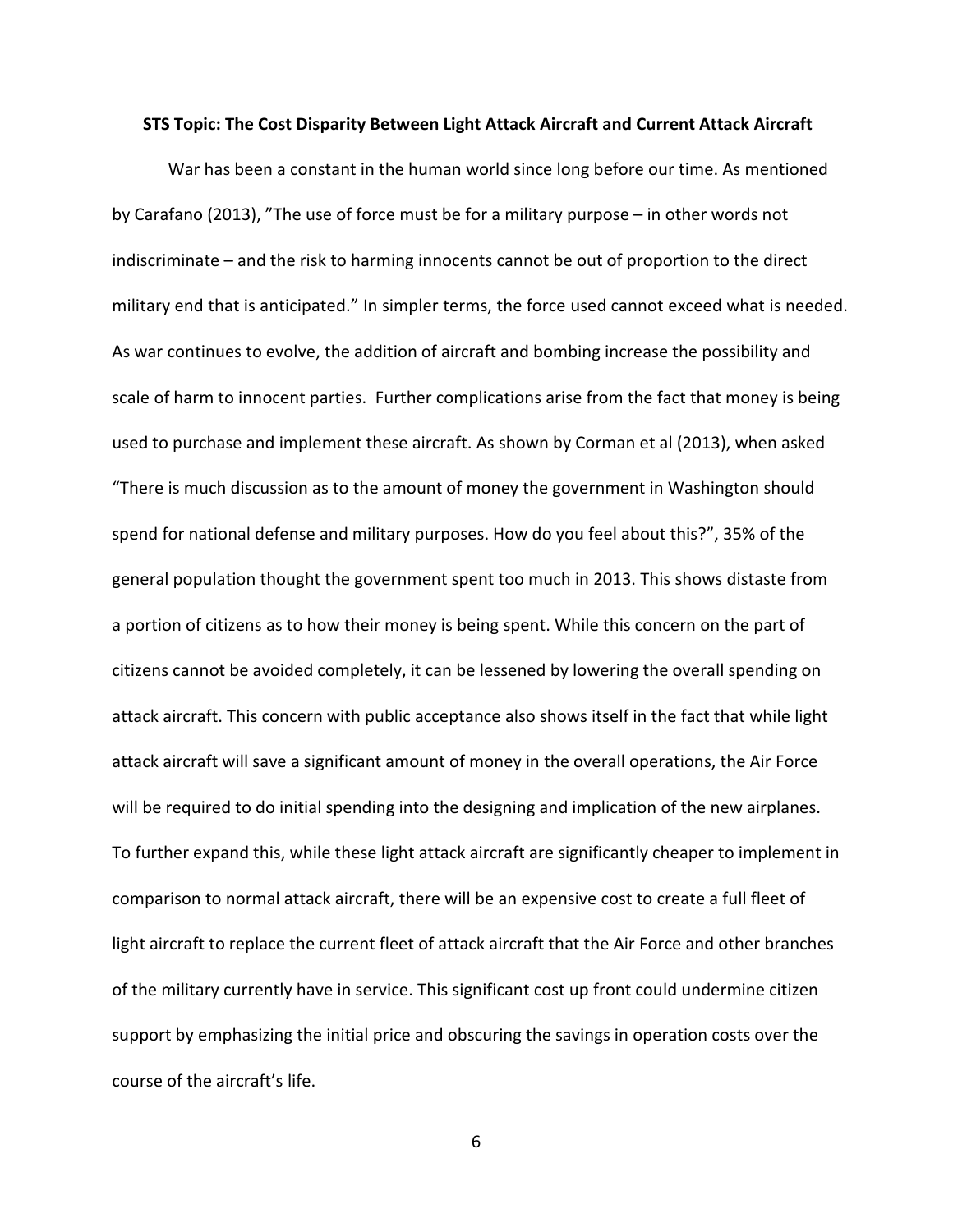Current attack craft are both expensive to implement and expensive to fly during the life of the craft. To show this, the A-10 Thunderbolt and the F-22 Raptor will be studied for the initial unit cost which includes the design, production, training, and implementation costs as well as the operating cost per hour which include the fuel, and maintenance costs during the life of the aircraft. First, the A-10 as stated before is the primary light aircraft currently in use. This aircraft is analyzed due to the frequency in which it is utilized in the field while being the most comparable craft to the current light attack aircraft (United States, 2007). Next, the F-22 Raptor is a fighter jet that is commonly in use by the Air Force. This fighter is used due to the amount both spent in development and how often it is used (Ritsick, 2020). While this fighter is not the most recent fighter in use, with the F-35 Lightning being developed in 2006 and still currently being in use, the F-22 is an iconic aircraft that opened up many possible directions for new development as well as flew many missions. Moving to the current light attack aircraft in production, the A-29 Super Tucano and the AT-6 Wolverine will be used to show the initial and operating costs of the crafts. As stated before, these aircraftare chosen due to their prevalence in the field of light attack aircraft. Designed by Embraer and Textron Aviation respectively, these craft are found to be suitable for ground troop support while lowering the cost point significantly (*AT-6 Wolverine,* n.d.; *Super Tucano*, n.d.).

This research will affect the average taxpayer by allowing them to know the taxes they pay will go towards a more cost-effective option in war. As stated by Gertler (2019b), If these craft are used in replacement of the fighters and craft such as the A-10, billions of dollars could be saved in the total operation life of the aircraft. While the development of these aircraft will cost a large initial cost in development and production costs, these craft are meant to continue

7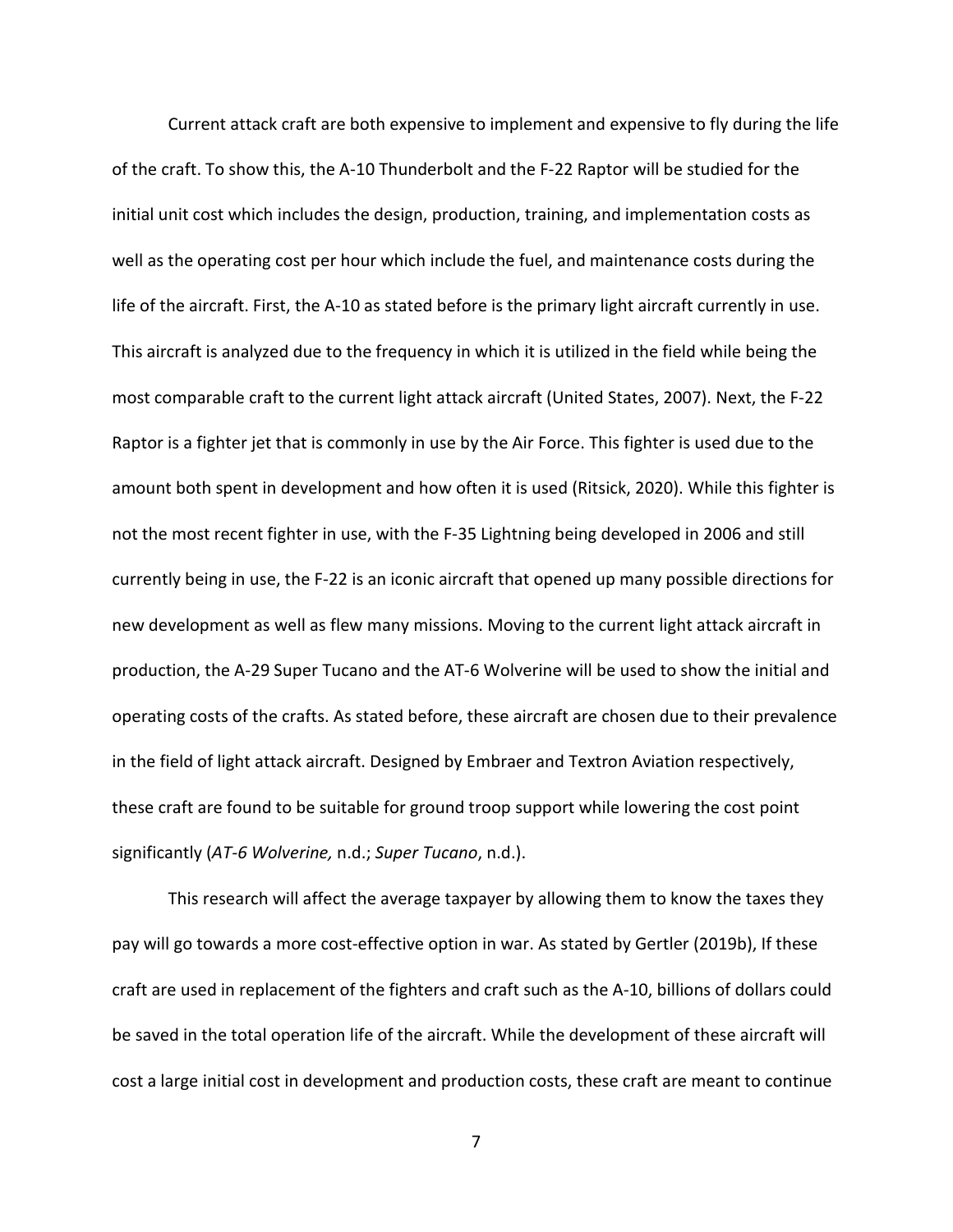to fly long into the foreseeable future. This initial cost will be offset by the amount saved years down the road due to the large difference in operation costs between the attack aircraft and the light attack aircraft. Given this information, taxpayers can receive a sense of relief that less of the money they are spending will be going towards funding wars that they may not agree with in the long run.

## **Conclusion**

My capstone group will be designing a new light attack aircraft that is more efficient than current light attack aircraft and more cost-effective than current attack aircraft. This new aircraft will be based on the designs of the A-29 and the AT-6 to increase the efficiency of the current light attack aircraft designs. Additionally, my STS research will allow a comparison of the cost of current aircraft to light attack aircraft to show the population that have ethical problems with war and attack aircraft that less of the money they spend in taxes will be put towards military aircraft spending. If both these tasks are completed, troops will be able to be supported by a more efficient light attack aircraft while saving money on what aircraft is used to complete the mission.

*Word Count: 2043*

8 and 2010 and 2010 and 2010 and 2010 and 2010 and 2010 and 2010 and 2010 and 2010 and 2010 and 2010 and 2010